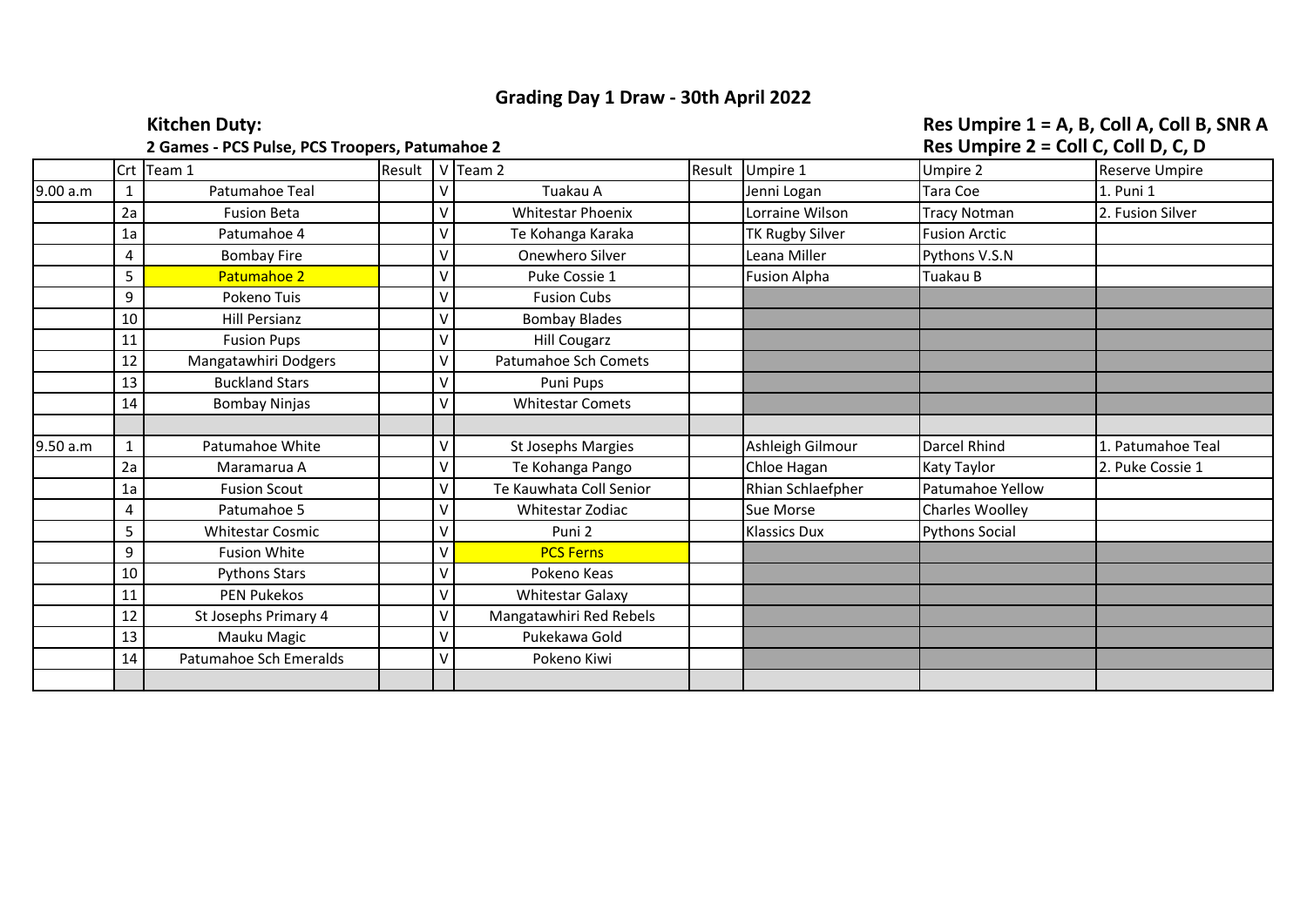|           |        | Crt Team 1               | Result |   | $V$ Team 2             | Result | Umpire 1            | Umpire 2                 | Reserve Umpire        |
|-----------|--------|--------------------------|--------|---|------------------------|--------|---------------------|--------------------------|-----------------------|
| 10.40 a.m | 1      | Fusion Alpha             |        |   | Pythons V.S.N          |        | Jess Cochrane       | Jenni Logan              | 1. St Josephs Margies |
|           | 2a     | Puni 1                   |        |   | Tuakau B               |        | Tanika van Dijk     | Lorraine Wilson          | 2. Patumahoe 5        |
|           | 1a     | <b>Fusion Arctic</b>     |        | V | <b>Fusion Silver</b>   |        | Lynette Wyness      | <b>Whitestar Phoenix</b> |                       |
|           | 4      | Patumahoe 2              |        | V | <b>TK Rugby Silver</b> |        | Elisha Luck         | Sean McGinity            |                       |
|           | 5      | <b>Fusion Vixen</b>      |        | V | <b>PEN Pacesetters</b> |        | Tuakau A            | Maramarua 2              |                       |
|           | 9      | <b>Hill Servalz</b>      |        | V | Patumahoe Sch Gems     |        |                     |                          |                       |
|           | $10\,$ | Onewhero Pukeko          |        | V | PEN Pythons            |        |                     |                          |                       |
|           | 11     | Puni Paua                |        | V | St Josephs Primary 3   |        |                     |                          |                       |
|           | 12     | Patumahoe Sch Diamonds   |        |   | <b>Bombay Rage</b>     |        |                     |                          |                       |
|           | 13     | Te Paina School (Mercer) |        | V | Te Kohanga Whero       |        |                     |                          |                       |
|           | 14     | <b>Buckland Rockets</b>  |        | V | Mangatawhiri Flames    |        |                     |                          |                       |
|           |        |                          |        |   |                        |        |                     |                          |                       |
| 11.30 a.m | 1      | Patumahoe 1              |        | V | Bombay Bay             |        | <b>Tracy Notman</b> | Jane Hudson              | 1. Maramarua 3        |
|           | 2a     | TRL Kikorangi            |        |   | Patumahoe Yellow       |        | Ceri Taylor         | <b>Tyler Campbell</b>    | 2. PEN Pacesetters    |
|           | 1a     | <b>Fusion Delta</b>      |        |   | <b>Hill Pumaz</b>      |        | Danielle Hepburn    | Caitlin Hickford         |                       |
|           | 4      | <b>Klassics Dux</b>      |        |   | <b>Pythons Social</b>  |        | Lynette Wyness      | <b>Whitestar Cosmic</b>  |                       |
|           | 5      | <b>Bombay Hustlers</b>   |        |   | Klassics Manawa        |        | Jane Benett         | Te Kohanga Pango         |                       |
|           | 9      | Te Kohanga Kowhai        |        |   | <b>PCS Ferns</b>       |        |                     |                          |                       |
|           | 10     | Hill Bengalz             |        |   | Hill Kitnz             |        |                     |                          |                       |
|           | 11     | <b>Hill Caracelz</b>     |        |   | Onewhero Kea           |        |                     |                          |                       |
|           | 12     | <b>Fusion Red</b>        |        |   | Hill Pantherz          |        |                     |                          |                       |
|           | 13     | Mangatawhiri Mayhem      |        |   | <b>Bombay Bolts</b>    |        |                     |                          |                       |
|           | 14     | St Josephs Primary 2     |        |   | <b>Fusion Grey</b>     |        |                     |                          |                       |
|           |        |                          |        |   |                        |        |                     |                          |                       |